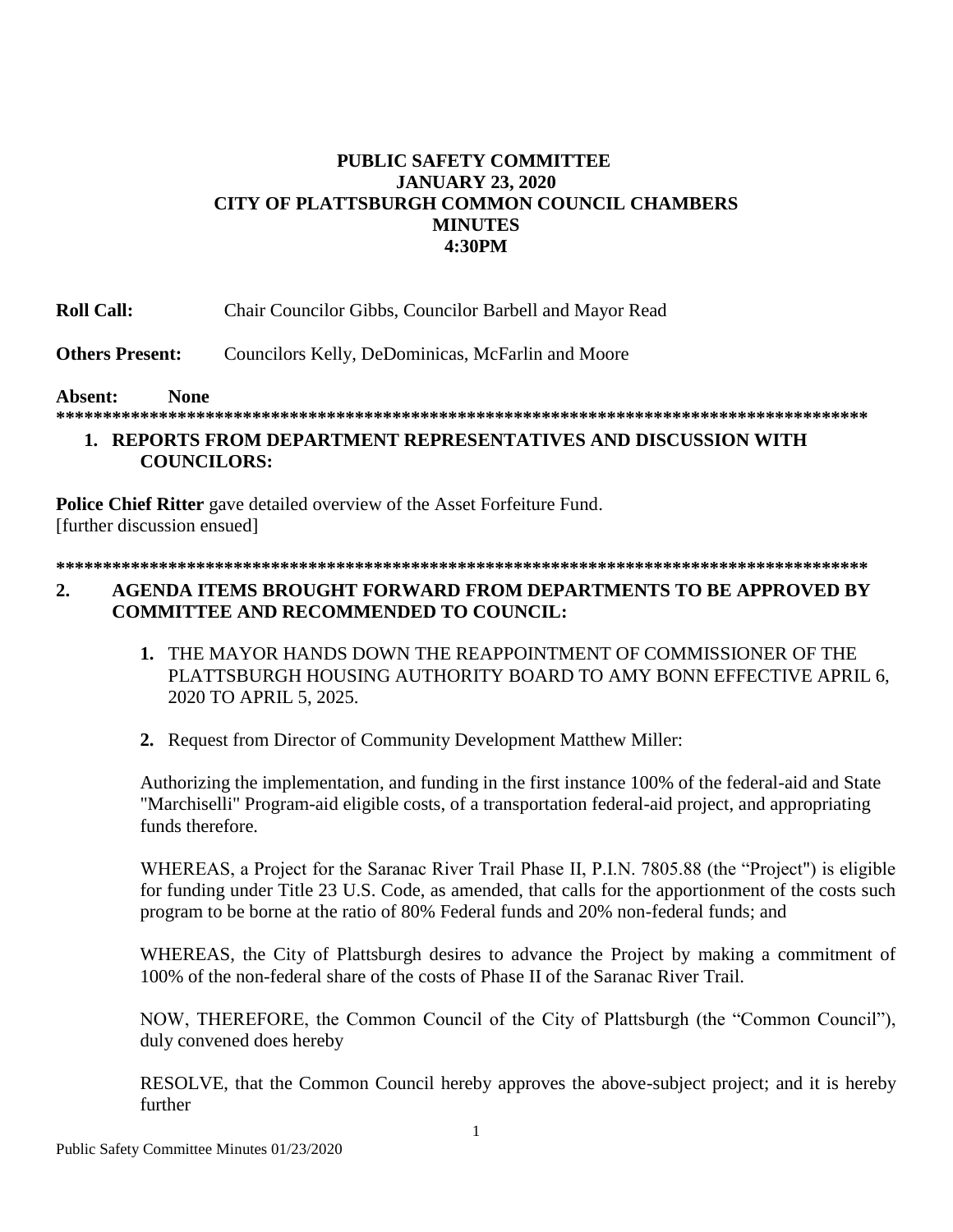RESOLVED, that the Common Council hereby authorizes the Mayor of the City of Plattsburgh to pay in the first instance 100% of the federal and non-federal share of the cost of construction work for the Project or portions thereof; and it is further

RESOLVED, that the sum of \$2,033,000 is hereby appropriated from the City of Plattsburgh's General Fund and made available to cover the cost of participation in the above phase of the Project; and it is further

RESOLVED, that in the event the full federal and non-federal share costs of the project exceeds the amount appropriated above, the Common Council shall convene as soon as possible to appropriate said excess amount immediately upon the notification by the thereof, and it is further

RESOLVED, that the Mayor of the City of Plattsburgh is hereby authorized to execute all necessary Agreements, certifications or reimbursement requests for Federal Aid and/or Marchiselli Aid on behalf of the City of Plattsburgh with the New York State Department of Transportation in connection with the advancement or approval of the Project and providing for the administration of the Project and the municipality's first instance funding of project costs and permanent funding of the local share of federal-aid and state-aid eligible Project costs and all Project costs within appropriations therefore that are not so eligible, and it is further

RESOLVED, that a certified copy of this resolution be filed with the New York State Commissioner of Transportation by attaching it to any necessary Agreement in connection with the Project, and it is further

RESOLVED, this Resolution shall take effect immediately.

**3.** Request from Director of Community Development Matthew Miller:

# **NYS Parks Grant Contract # PRK01-EPF15-2015-00030**

WHEREAS, the City of Plattsburgh was awarded a \$500,000 grant from NYS Office of Parks, Recreation and Historic Preservation in 2016 to accomplish the replacement of the Saranac Street Bridge as part of Phase II of the Saranac River Trail; and

WHEREAS, the grant's budget and scope have been updated to reflect current construction cost estimates and schedules; it is hereby

RESOLVED, that Colin Read, as Mayor of the City of Plattsburgh, is hereby authorized and directed to accept funds from the New York State Office of Parks, Recreation and Historic Preservation in accordance with the provisions of Title 9 of the Environmental Protection Act of 1993, in an amount not to exceed \$500,000, and enter into and execute a project agreement with New York State for such financial assistance to the City of Plattsburgh for the City Of Plattsburgh's Saranac Street Bridge project.

**4.** Request from Environmental Manager Jon Ruff that the Council approves and authorizes Change